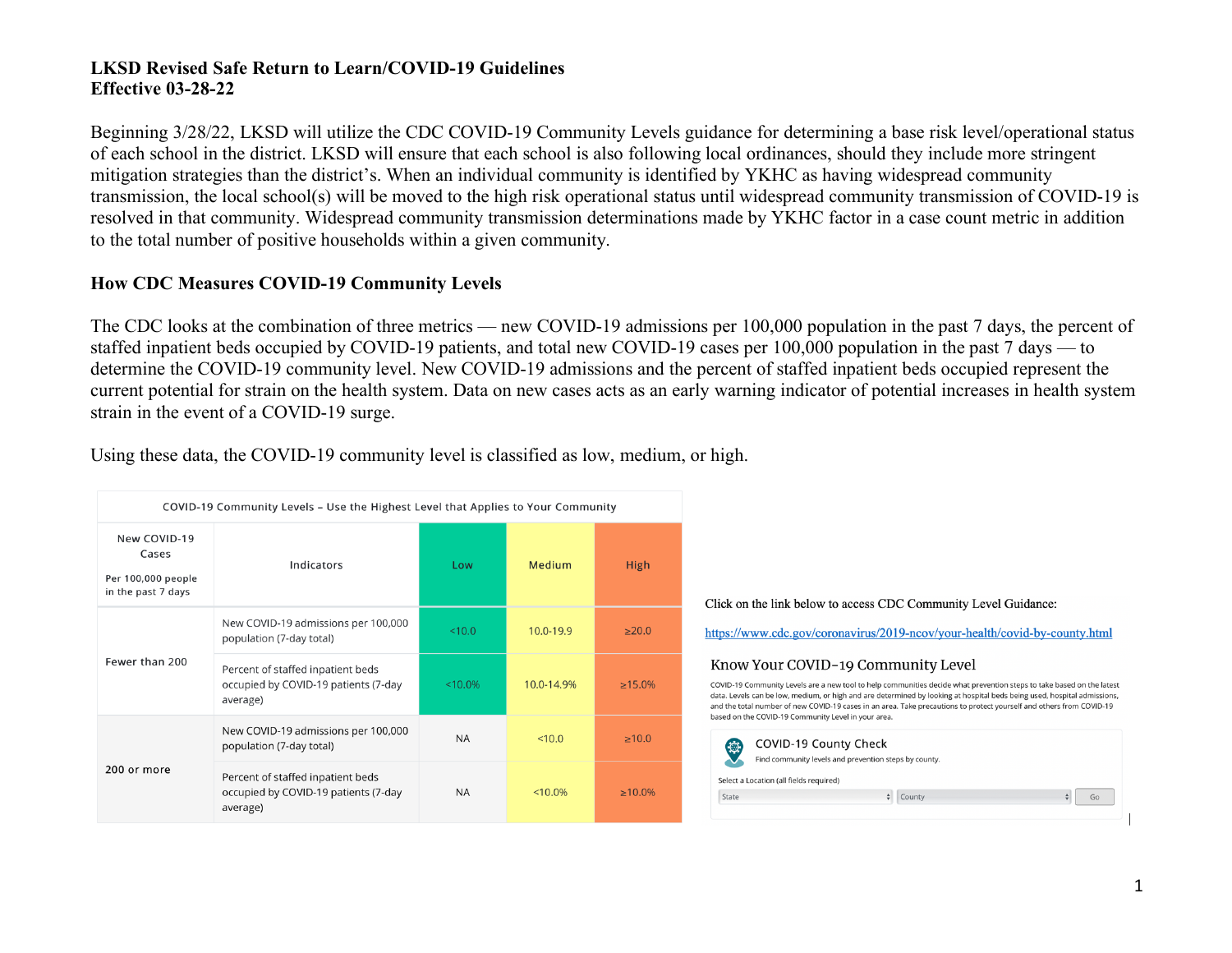#### **LKSD guidelines for in-person learning, effective 3/28/22:**

| <b>LOW &amp; MEDIUM</b>                                 | <b>HIGH</b>                                                                 |
|---------------------------------------------------------|-----------------------------------------------------------------------------|
| <b>Symptom-free schools</b>                             | Symptom-free schools                                                        |
| Optional faces masks, including on buses                | Universal face masks, including on buses                                    |
| Physical distancing of 3 feet to the extent possible    | Physical distancing of 3 feet                                               |
| • Hand hygiene and respiratory etiquette                | Hand hygiene and respiratory etiquette                                      |
| • Cleaning and ventilation                              | Cleaning and ventilation                                                    |
| Testing of symptomatic students/staff only              | Weekly screening testing for anyone with a signed permission                |
| In-school contact tracing                               | form                                                                        |
| Test-to-stay* option (with parent permission) for       | In-school contact tracing                                                   |
| unvaccinated students/staff who are identified as close | Test-to-stay* option (with parent permission) for unvaccinated<br>$\bullet$ |
| contacts                                                | students/staff who are identified as close contacts                         |

## **LKSD guidelines for student activities, effective 3/28/22:**

| <b>LOW &amp; MEDIUM</b>                                 | <b>HIGH</b>                                                                 |
|---------------------------------------------------------|-----------------------------------------------------------------------------|
| • Optional face masks                                   | Mandatory masking for indoor and outdoor sports except for                  |
| • Testing of symptomatic athletes/coaches only          | when engaged in vigorous activity                                           |
| • Hand hygiene and respiratory etiquette                | Weekly screening testing for student athletes and coaches                   |
| • Cleaning and ventilation                              | • Hand hygiene and respiratory etiquette                                    |
| • Test-to-stay* option (with parent permission) for     | Cleaning and ventilation<br>$\bullet$                                       |
| unvaccinated students/staff who are identified as close | Test-to-stay* option (with parent permission) for unvaccinated<br>$\bullet$ |
| <b>contacts</b>                                         | students/staff who are identified as close contacts                         |

# **STUDENT ACTIVITIES**

| <b>Activities Topic</b>                      | <b>Revised Guidance</b>                                                                                                                                                                     |
|----------------------------------------------|---------------------------------------------------------------------------------------------------------------------------------------------------------------------------------------------|
| <b>Spectators</b>                            | No limit on gym capacity, vaccinated and unvaccinated individuals allowed, follow mitigation<br>strategies for risk level                                                                   |
| Out of region travel for<br>student athletes | Out of region travel for vaccinated and unvaccinated student athletes allowed, unless there is a<br>$\bullet$<br>community quarantine requirement in place for travelers                    |
| Coaches/chaperones                           | No vaccination requirement<br>Out of region travel for vaccinated and unvaccinated coaches/chaperones allowed, unless there is<br>a community quarantine requirement in place for travelers |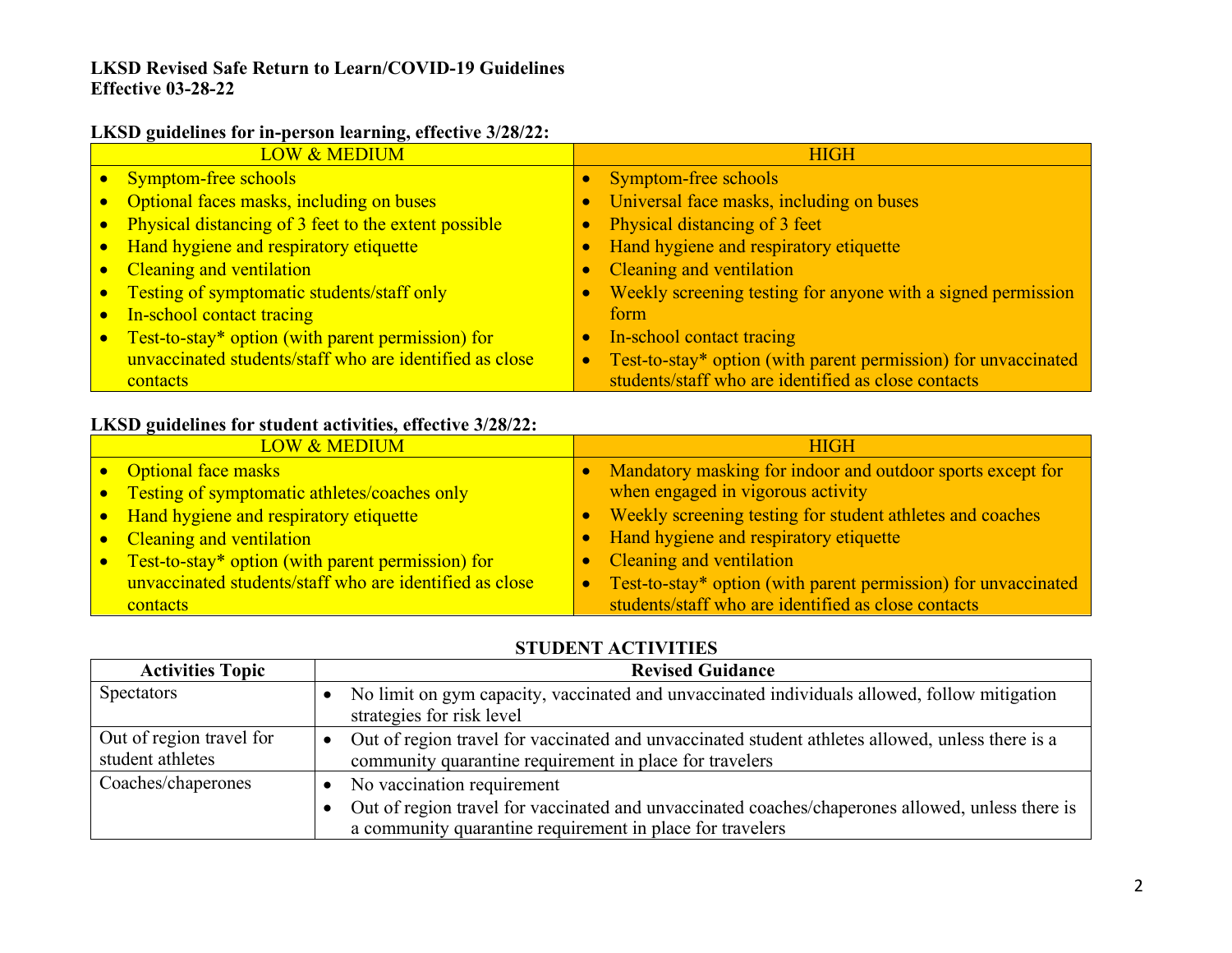# **General guidance:**

| <b>Topic</b>                                         | <b>Revised Guidance</b><br>Effective 3/28/22                                                                                                                                                                                                                                                                                             |
|------------------------------------------------------|------------------------------------------------------------------------------------------------------------------------------------------------------------------------------------------------------------------------------------------------------------------------------------------------------------------------------------------|
| Return travel                                        | Return to work or school and monitor for symptoms                                                                                                                                                                                                                                                                                        |
| from out of region for                               | Follow local mandates if stricter than LKSD's travel guidance                                                                                                                                                                                                                                                                            |
| unvaccinated students or staff                       |                                                                                                                                                                                                                                                                                                                                          |
| COVID-positive students/staff                        | Isolate for 5 days<br>$\bullet$                                                                                                                                                                                                                                                                                                          |
|                                                      | Between days 5-9, if no symptoms or symptoms are resolving and fever has resolved for at least 24<br>hours, you may test out of isolation with a negative COVID antigen test (ex. BINAX) and return to<br>school; wear a well-fitting mask through day 10                                                                                |
|                                                      | Between days 5-9, if COVID antigen test (ex. BINAX) is positive or if you continue to be<br>symptomatic, continue to isolate for the remainder of the 10-day period                                                                                                                                                                      |
|                                                      | Follow local mandates if stricter than LKSD's guidance                                                                                                                                                                                                                                                                                   |
| Close contacts $-$<br>unvaccinated students or staff | Test-to-stay* option (with parent permission); two BINAX tests in initial seven-day period after<br>last close contact with a person with COVID-19, plus masking for 10 days from initial date of close<br>contact notification<br>Per the CDC, TTS participants should get tested at least upon notification of their close contact and |
|                                                      | again on 5-7 days after their last close contact with someone with COVID-19                                                                                                                                                                                                                                                              |
|                                                      | <b>OR</b>                                                                                                                                                                                                                                                                                                                                |
|                                                      | Quarantine at home and test on day 5; if test is negative return to school on day 6, plus masking for<br>10 days from initial date of close contact notification                                                                                                                                                                         |
|                                                      | Follow local mandates if stricter than LKSD's guidance<br>$\bullet$                                                                                                                                                                                                                                                                      |
| Household positive                                   | For household members who are asymptomatic, test-to-stay* option (with parent permission);<br>BINAX testing every-other-day and masking for the length of time that the COVID-positive<br>household patient is quarantined; monitor symptoms for a full 14 days, following the last day of<br>possible exposure<br><b>OR</b>             |
|                                                      | Quarantine for the same length of time the COVID-positive patient is in isolation; COVID-19                                                                                                                                                                                                                                              |
|                                                      | testing should occur on day 1, between days 3-5, and at the end of the quarantine period; monitor<br>symptoms for a full 14 days, following the last day of possible exposure                                                                                                                                                            |